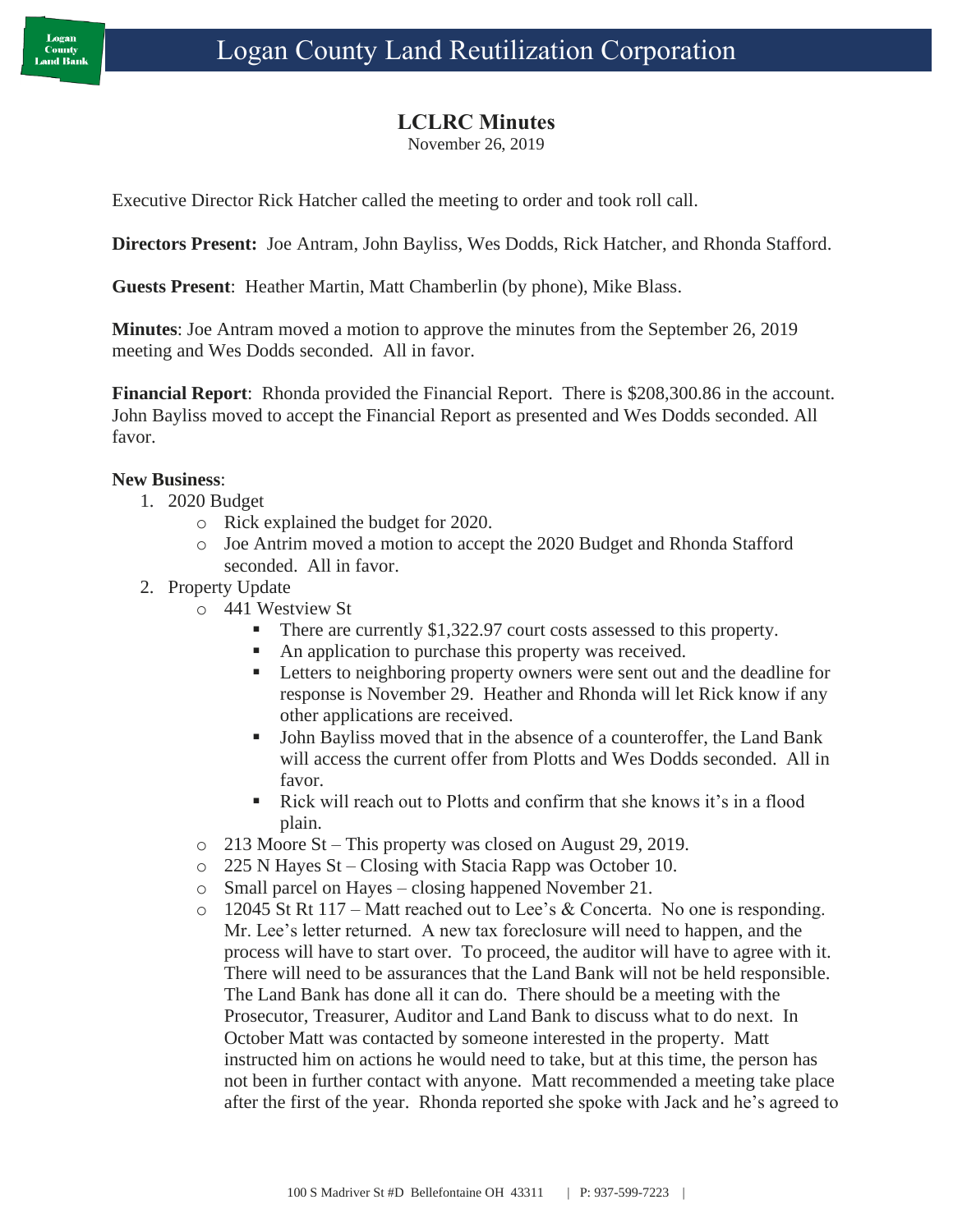## Logan County Land Reutilization Corporation

go for the tax foreclosure. Matt wants someone to explain to him the responsibility on the County if they proceed. Jessica is going to speak to Sarah about the property. Jessica will set up a meeting between all parties to discuss.

- o 495 Lima St this property is current on his taxes; discussion happened regarding this property. Heather will contact Becky about this property to find out about it being submitted.
- o 305 N Oak St Foreclosure has been started on this property
- o 250 Grove St Follow up will be completed; it's believed the owner is deceased
- o 315 Byers St A letter was sent November 12, 2019.
- o 560 Lima St A letter has been sent.
- o 290 Bentz Ave A letter needs sent to the property owner.
- o 315 E Harrison St A letter was sent November 12, 2019.
- o Jessica reported there are a number of properties that will have letters sent out for notification. She asked how the Land Bank would like to get that information.
	- Rick asked Jessica to provide monthly updates between meetings and then to bring the information to the meetings. He advised that David shared a spreadsheet.
	- Matt advised to look for Land Bank appropriate properties.
- 3. Rick introduced the guest who attended the meeting, Mike Blass. Mike provided information to the group regarding his company and the work they do. He currently resides at Indian Lake and there are a small group who would like to buy properties and fix them up.
- 4. Premium Audit General Liability Audit Notice
	- o Rhonda explained the audit notice received and that she has completed the information and will submit it to the company.
- 5. Public Records Request Policy
	- o John asked Heather to contact Shelby and Union Counties to see what policies they currently have.
- 6. Animal Shelter
	- o Jessica advised that Logan County will be contracting with Auglaize County.
- 7. Washington Township
	- o Jessica advised that she would be attending a Washington Township meeting to discuss vacant houses and nuisances and a representative from LUC will also attend.
- 8. Email from Jim Rokakis seeking information, HB252
	- o Rick explained the information Jim was looking for. John asked how many vacant homes were in the county. Discussion happened regarding this. Rick will contact Dave Gulden to find out how a previous number was reached.
- 9. Property Disposal Guidelines
	- o Rick likes Lawrence Counties and feels they may be most appropriate for Logan County. Matt, Jessica and Heather will meet to come up with a recommendation. Rick and John would like an addendum stating that exceptions can be made.
- 10. Meeting with Rick Smith
	- o Rick briefly explained the meeting with Rick Smith. Because the students can not build the complete house it was suggested that Hi Point and Habitat join forces and work together. Wes shared that he had spoke with Dale who seemed excited